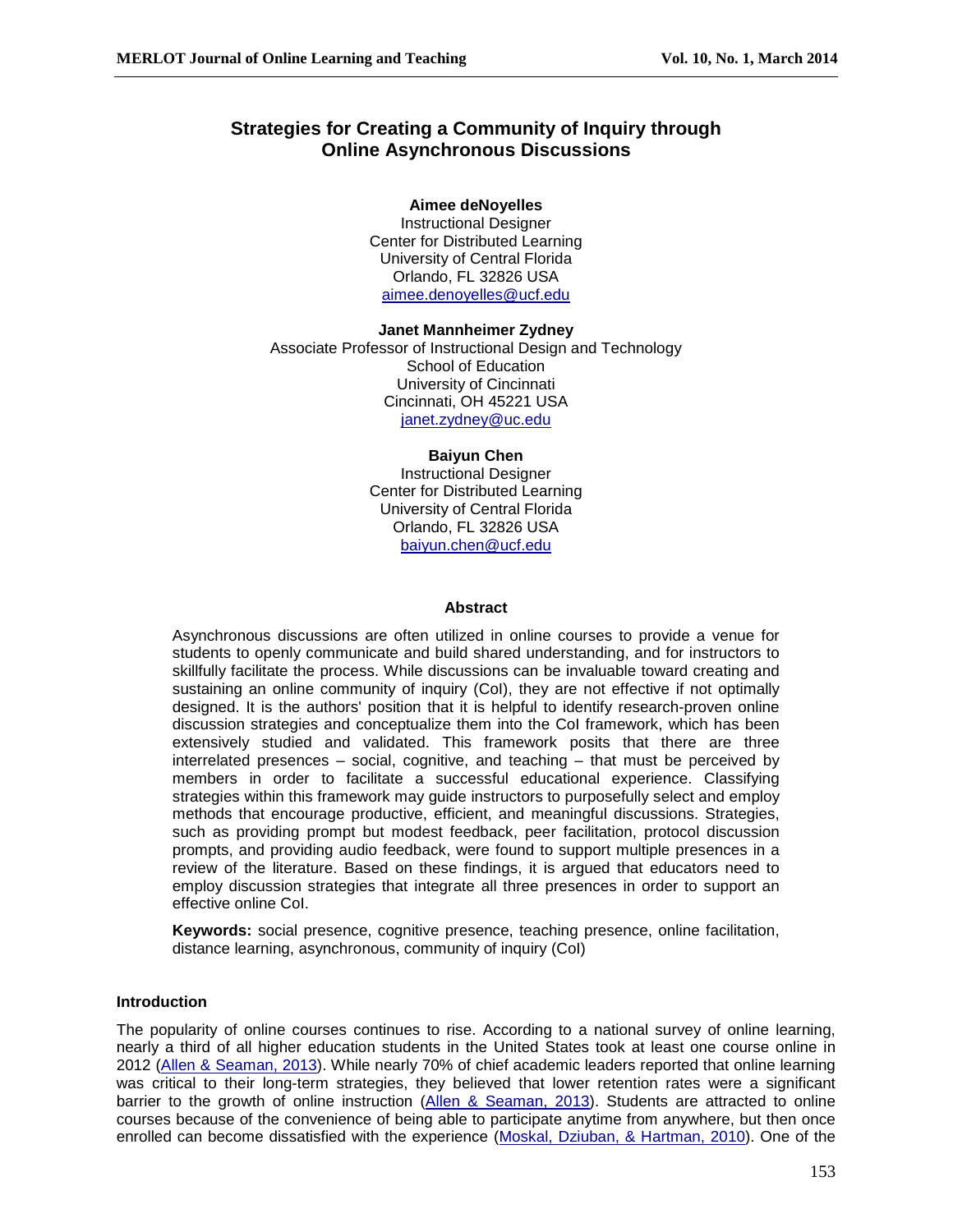reasons for this dissatisfaction is that online learners sometimes feel disconnected from others [\(van](http://dx.doi.org/10.1080/01587910903236312)  [Tyron & Bishop, 2009\)](http://dx.doi.org/10.1080/01587910903236312). This disconnection can hinder students from interacting and building knowledge together. Moreover, instructors have reported difficulties in facilitating student interactions online [\(Rovai,](http://dx.doi.org/10.1016/j.iheduc.2006.10.001)  [2007\)](http://dx.doi.org/10.1016/j.iheduc.2006.10.001). Thus, there is a critical need to create online learning environments that have the capability to sustain a strong sense of community that supports students both socially and cognitively.

One popular method of creating such a community in online classes is engaging students in asynchronous discussions [\(Andresen, 2009\)](http://www.ifets.info/journals/12_1/19.pdf). A recent survey conducted at the University of Central Florida reports that 95% of 358 teaching faculty respondents used online discussions, and 87% required class discussion participation [\(Lynch, Kearsley, & Thompson, 2011\)](http://www.itdl.org/Journal/Feb_11/article02.htm). Despite their prominence, online discussions pose challenges, such as optimally structuring them so students co-construct knowledge, effectively facilitating them, ensuring equity in participation, and doing so within the confines of limited time constraints typically faced by instructors [\(Mazzolini & Maddison,](http://dx.doi.org/10.1016/j.compedu.2005.06.011) 2007). The purpose of this position paper is to showcase specific strategies identified in previous research literature and conceptualize them into the popular, valid, and useful [Community of Inquiry \(CoI\) framework.](http://communitiesofinquiry.com/) Insights shared in this paper will guide instructors in a few ways. First, instructors are exposed to a variety of strategies that have been proven as effective in eliciting productive online discussions. Second, instructors have the opportunity to select strategies based on their own unique needs such as teacher workload and course content. Finally, the paper details the considerations and proposes recommendations for each strategy.

# *Community of Inquiry Framework*

It is helpful to employ a framework to understand the concept of community in online discussions. Originally designed with asynchronous text-based discussions in mind, the [CoI framework](http://communitiesofinquiry.com/) has been used to conceptualize community in many online discussion studies (see the CoI website at [http://coi.athabascau.ca/\)](http://coi.athabascau.ca/). [Garrison, Anderson, and Archer \(2000\)](http://dx.doi.org/10.1016/S1096-7516(00)00016-6) propose that there are three essential elements that contribute to a successful educational experience: social presence, cognitive presence, and teaching presence – which make up the CoI framework. The three elements are explored in more detail below.

Social presence is the ability of learners to project themselves socially and emotionally, being perceived as "real" people in mediated communication [\(Garrison & Arbaugh, 2007\)](http://dx.doi.org/10.1016/j.iheduc.2007.04.001). Indicators of social presence include open communication (e.g., self-disclosure), group cohesion (e.g., encouraging collaboration), and emotional expression (e.g., humor) [\(Garrison & Arbaugh, 2007\)](http://dx.doi.org/10.1016/j.iheduc.2007.04.001). A high level of social presence supports the discourse necessary to build cognitive presence, the extent to which learners are able to construct and confirm meaning through sustained reflection and discourse [\(Garrison & Arbaugh, 2007\)](http://dx.doi.org/10.1016/j.iheduc.2007.04.001). This construction of meaning is described in four progressive phases: triggering event, when an issue is identified for further inquiry; exploration, which is an exchange of ideas or information; integration, when ideas are connected and expanded on; and finally, resolution, when new ideas are applied to other contexts, such as work or education. A third and critical element of the CoI is teaching presence, defined as the "design, facilitation, and direction of cognitive and social processes for the purpose of realizing personally meaningful and educationally worthwhile learning outcomes" [\(Anderson, Rourke, Garrison, &](http://www.sloanconsortium.org/sites/default/files/v5n2_anderson_1.pdf)  [Archer, 2001,](http://www.sloanconsortium.org/sites/default/files/v5n2_anderson_1.pdf) p. 5). There are three categories of teaching presence: instructional design and organization, facilitation, and direct instruction. Instructional design and organization is the structure, process, interaction, and evaluation of the discussion. Facilitating discourse includes connecting ideas, asking for clarification, and diagnosing misconceptions. The final is direct instruction, in which a discussant (most commonly the instructor, but could be another expert) injects knowledge and explains content.

While it is tempting to conceive of these presences as separate entities, they are interrelated [\(Garrison,](http://dx.doi.org/10.1016/j.iheduc.2009.10.003)  [Anderson, & Archer, 2010\)](http://dx.doi.org/10.1016/j.iheduc.2009.10.003). This framework is useful to guide educators to design and develop effective online discussions that support a community in which students openly communicate with one another and think critically to build knowledge together under expert guidance [\(Garrison & Arbaugh, 2007\)](http://dx.doi.org/10.1016/j.iheduc.2007.04.001).

#### **Our Position and Process**

While discussions can be invaluable toward building a CoI in an online course, they are not effective if not optimally designed. The CoI framework provides a well-rounded foundation for the design and development of an online discussion. While this framework has been utilized in many studies about online discussions (see the ["CoI Papers"](http://coi.athabascau.ca/publications/coi-papers/) section of the [CoI website\)](http://coi.athabascau.ca/), the majority of studies do not often focus on the effect of specific strategies. Because of this, it is sometimes difficult for others to create a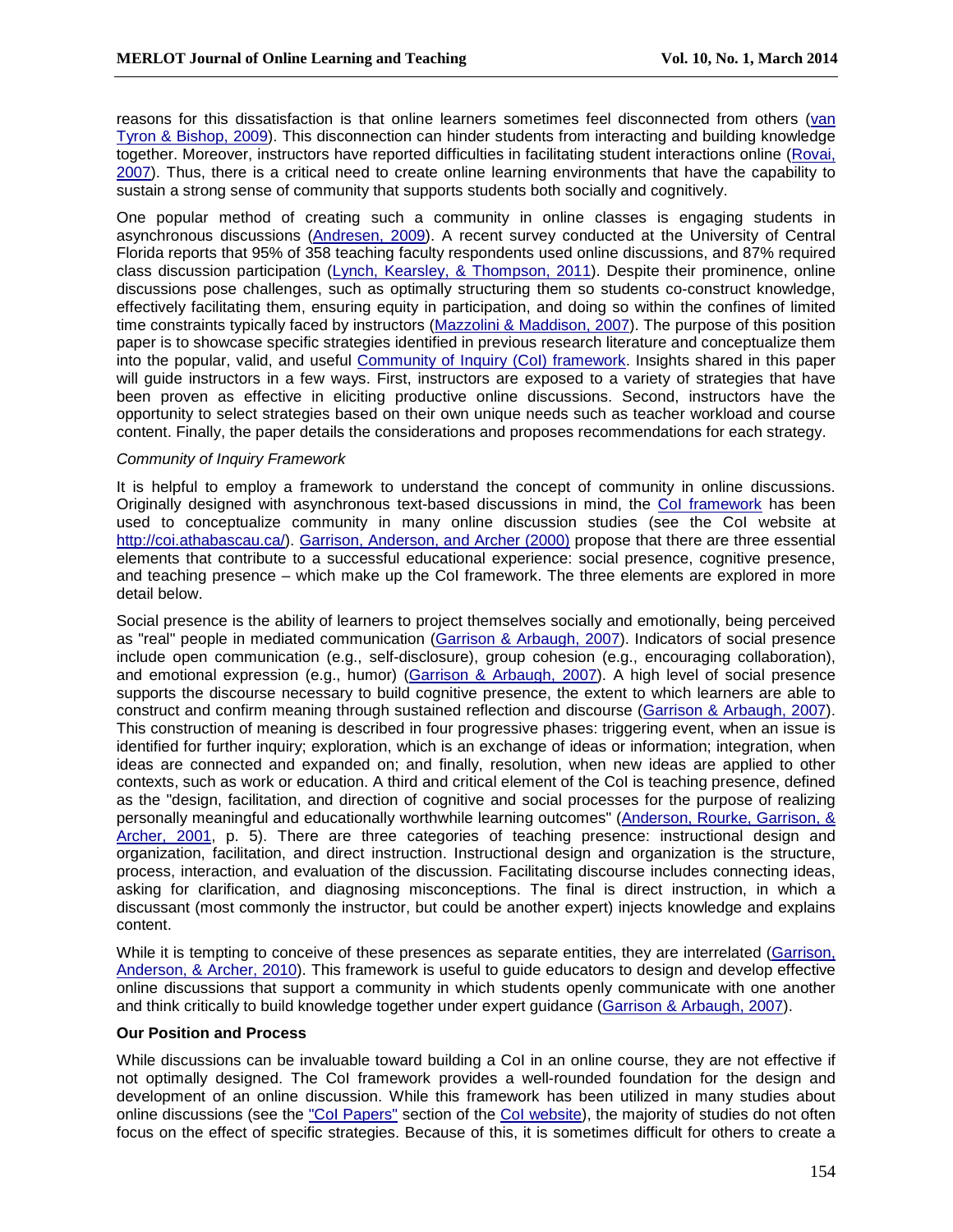discussion activity that supports the development of an effective CoI. It is our position that identifying research-proven strategies and conceptualizing them into the CoI framework will guide instructors to purposefully select strategies that foster productive online discussions, while keeping in mind their limited time and large workload. Therefore, the purpose of this paper is to discuss specific strategies that have been proven through empirical research to support online CoIs.

This work builds on research previously conducted by [Zydney, deNoyelles, and Seo \(2012\),](http://dx.doi.org/10.1016/j.compedu.2011.07.009) which involved examining the effects of certain strategies on the effectiveness of online discussions. To identify strategies in the current paper, prior references cited in these previous publications were examined. To further identify strategies, a review was undertaken by a systematic search of the [Education Resource Information Center \(ERIC\)](http://www.eric.ed.gov/) database. Articles referenced in the Col website were also included. Articles published from the last 10 years were included in the review.

Due to the sheer amount of articles about online discussions, identifying a specific set of criteria was key. To be included in the review, the study had to have taken place in a fully online, higher education setting, utilized text-based asynchronous discussion, focused on the influence of a specific strategy, employed at least one direct research measure (such as discussion transcript analysis), and been peerreviewed. While studies that used the CoI framework in their analyses were included, it was not required. In all, 220 articles about online discussions were retrieved, but only 36 fit the narrow criteria.

An iterative process was implemented as the 36 articles were reviewed. For instance, "strategy" was defined among the authors as an intentional instructional design decision driven by a specific purpose for the discussion, thereby eliminating articles that did not frame strategies in this manner. Strategies that were found to be effective across multiple studies were included in the review. Because there were few strategies that were examined by multiple studies, strategies that were featured in a single article were also included if they exhibited a strong research design. Finally, strategies were organized by the three presences of the CoI framework. For example, if a strategy was found to enhance the social presence of students, it was classified under social presence. In the cases where a strategy was found to influence more than one presence, it was classified under multiple presences.

This position paper is significant because it identifies research-proven strategies and conceptualizes them into a valid and highly used framework for online discussions. Applying the CoI framework to the design and facilitation of online discussions can guide teachers to strategically create effective, engaging activities that are mindful of environment logistics such as teacher workload. This is not intended to be an exhaustive review of the literature. Rather, the research literature is employed to provide evidence for our position that strategies should be examined within the context of the CoI framework to help instructors purposely select approaches that match their goals of creating effective online discussions.

# **Discussion Strategies**

In this section, we will explore the three presences (social, cognitive, and teaching) and present the strategies that were effective in supporting these presences in online discussions. Then, strategies that were effective for multiple presences are highlighted. Following this review is a discussion with a synthesis of these strategies.

# *Social Presence*

One comment often heard from online instructors and students is the loss of human touch in a fully online course [\(Moskal et al., 2010;](http://dx.doi.org/10.4018/978-1-60566-830-7.ch005) [van Tyron & Bishop, 2009\)](http://dx.doi.org/10.1080/01587910903236312). Many instructors struggle to create a positive and supportive online environment similar to what they can achieve in their face-to-face classrooms. They fear that since online learners cannot interact with the instructor or peers in person, it consequently affects learning perception and satisfaction [\(Arbaugh & Benbunan-Fich, 2006;](http://dx.doi.org/10.5465/AMLE.2006.23473204) [Bangert,](http://dx.doi.org/10.1007/BF03033431)  [2008\)](http://dx.doi.org/10.1007/BF03033431). Therefore, the key issue of social presence in online discussions is to seek the most effective practices to set the climate and support a sense of community that is necessary to build shared understanding. In this section of the paper, two strategies supported in the literature that instructors can implement to enhance social presence are discussed, including modeling of social presence cues and requiring discussions as a part of the course grade.

• *Modeling of social presence cues.* One of the most successful and direct strategies for promoting social presence in online discussions is the deliberate use of social presence cues, such as encouragement [\(Rovai, 2007\)](http://dx.doi.org/10.1016/j.iheduc.2006.10.001). Indicators, including addressing a person by name,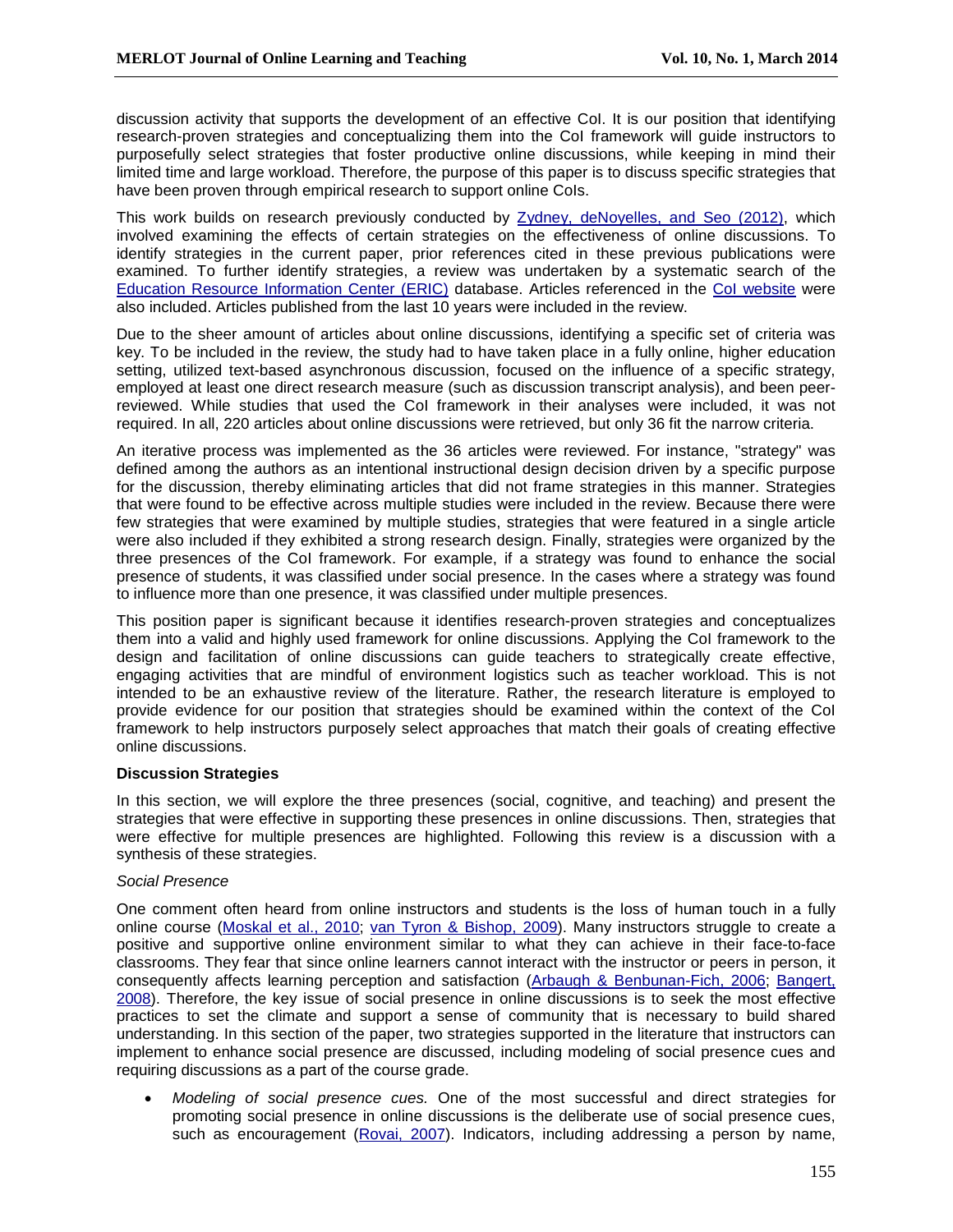describing personal or professional experiences, and encouraging participation, were identified by [Bassani \(2011\)](http://dx.doi.org/10.1016/j.compedu.2010.11.009) as effective in promoting the continuation of interpersonal exchanges in discussion. Previous literature suggests that instructors should facilitate and model discussion comments that deal with a sharing of one's opinions, evaluations, personal anecdotes, and related personal reflections that would serve to enhance the sense of a learning community [\(Bassani, 2011;](http://dx.doi.org/10.1016/j.compedu.2010.11.009) [Molseed, 2011\)](http://dx.doi.org/10.1080/08923647.2011.618401). Therefore, it is recommended that online instructors be personal, greet students by name, express humor, and introduce personal stories. Modeling social cues is likely to encourage students to do the same.

While the modeling and encouragement of social presence cues is effective in promoting social interactions among learners [\(Bassani, 2011;](http://dx.doi.org/10.1016/j.compedu.2010.11.009) [Molseed, 2011\)](http://dx.doi.org/10.1080/08923647.2011.618401), there is not sufficient evidence in the research literature to conclude that it directly impacts students' learning outcomes. Although this strategy may not directly affect students' performance, we maintain that the use of social cues is an effective strategy because it helps build a collaborative and trusting learning community, which in turn encourages participation and improves student satisfaction. A strong sense of social presence supports the discourse necessary for cognitive presence to take place.

• *Required/graded discussions.* Requiring students to participate in graded discussion assignments can generate the necessary extrinsic motivation for students to interact and to engage in productive discussions. When peer interaction is not required in an online environment, voluntary interactions among students rarely occur, resulting in a low degree of social activities [\(An, Shin, & Lim, 2009\)](http://dx.doi.org/10.1016/j.compedu.2009.04.015).

Rovai [\(2003,](http://dx.doi.org/10.1007/BF02940854) [2007\)](http://dx.doi.org/10.1016/j.iheduc.2006.10.001) studied the benefits of required/graded discussions on students' social interactions and learning outcomes. A significant increase was reported in the number of student messages per week and a concurrent increase in sense of classroom community for courses in which discussions accounted for 10% to 20% of the course grade, compared to courses that had ungraded discussions. However, no additional benefits were observed when this weight was increased to 25% to 35% of the course grade. These findings suggest that including graded discussions as part of the course work can motivate students to greater participation in online discussions and have the additional benefit of increasing a sense of community. We suggest that instructors reward students with a small percentage of the class points for their discussion participation to build an online learning community with heightened communication.

# *Cognitive Presence*

Cognitive presence, the ability to create construct and confirm meaning through sustained reflection and discourse is conceptualized in four phases [\(Garrison & Arbaugh, 2007\)](http://dx.doi.org/10.1016/j.iheduc.2007.04.001). When a discussion progresses from the identification of an issue (*triggering event*), to an exchange of ideas or information about the issue (*exploration*), to the connection of ideas (*integration*), and finally to an application of the new ideas to other contexts (*resolution*), it is said that the discussion has reached a high level of cognitive presence [\(Garrison & Arbaugh, 2007\)](http://dx.doi.org/10.1016/j.iheduc.2007.04.001).

An issue revealed consistently in the literature is that online discussions rarely exhibit levels of cognitive presence beyond the exploration phase [\(Celentin, 2007;](http://www.jofde.ca/index.php/jde/article/view/29/35) [Darabi, Arrastia, Nelson, Cornille, & Liang,](http://dx.doi.org/10.1111/j.1365-2729.2010.00392.x)  [2011\)](http://dx.doi.org/10.1111/j.1365-2729.2010.00392.x). This means that while students may be exchanging information and ideas, they are rarely connecting and expanding on ideas, or applying new ideas to other contexts. This can be explained in part by research findings concerning the nature of the discussion task [\(Arnold & Ducate, 2006;](http://llt.msu.edu/vol10num1/arnoldducate/default.html) [Richardson & Ice, 2010\)](http://dx.doi.org/10.1016/j.iheduc.2009.10.009). Interactivity is also a factor, as students tend to engage in monologues in online discussions [\(Dennen, 2005;](http://dx.doi.org/10.1080/01587910500081376) [Pawan, Paulus, Yalcin, & Chang, 2003\)](http://llt.msu.edu/vol7num3/pawan/default.html). This reduces the discourse that is essential for group construction of knowledge. Skillful facilitation is also frequently associated in literature with higher levels of cognitive presence [\(Arnold & Ducate, 2006;](http://llt.msu.edu/vol10num1/arnoldducate/default.html) [Darabi et al., 2011;](http://dx.doi.org/10.1111/j.1365-2729.2010.00392.x) Ertmer, [Sadaf, & Ertmer, 2011;](http://dx.doi.org/10.1007/s12528-011-9047-6) [Hou, Chang, & Sung, 2007;](http://dx.doi.org/10.1080/10494820701206974) [Liu & Yang, 2012;](http://dx.doi.org/10.1016/j.compedu.2012.01.018) [Nussbaum, Winsor, Aqui, &](http://dx.doi.org/10.1007/s11412-007-9025-1)  [Poliquin, 2007\)](http://dx.doi.org/10.1007/s11412-007-9025-1).

Several strategies in the literature that encourage high levels of cognitive presence have been identified, including purposeful design of the discussion prompt and skillful implementation of facilitation strategies. These are crucial to supporting the interactivity and critical thinking associated with high levels of cognitive presence in online discussions.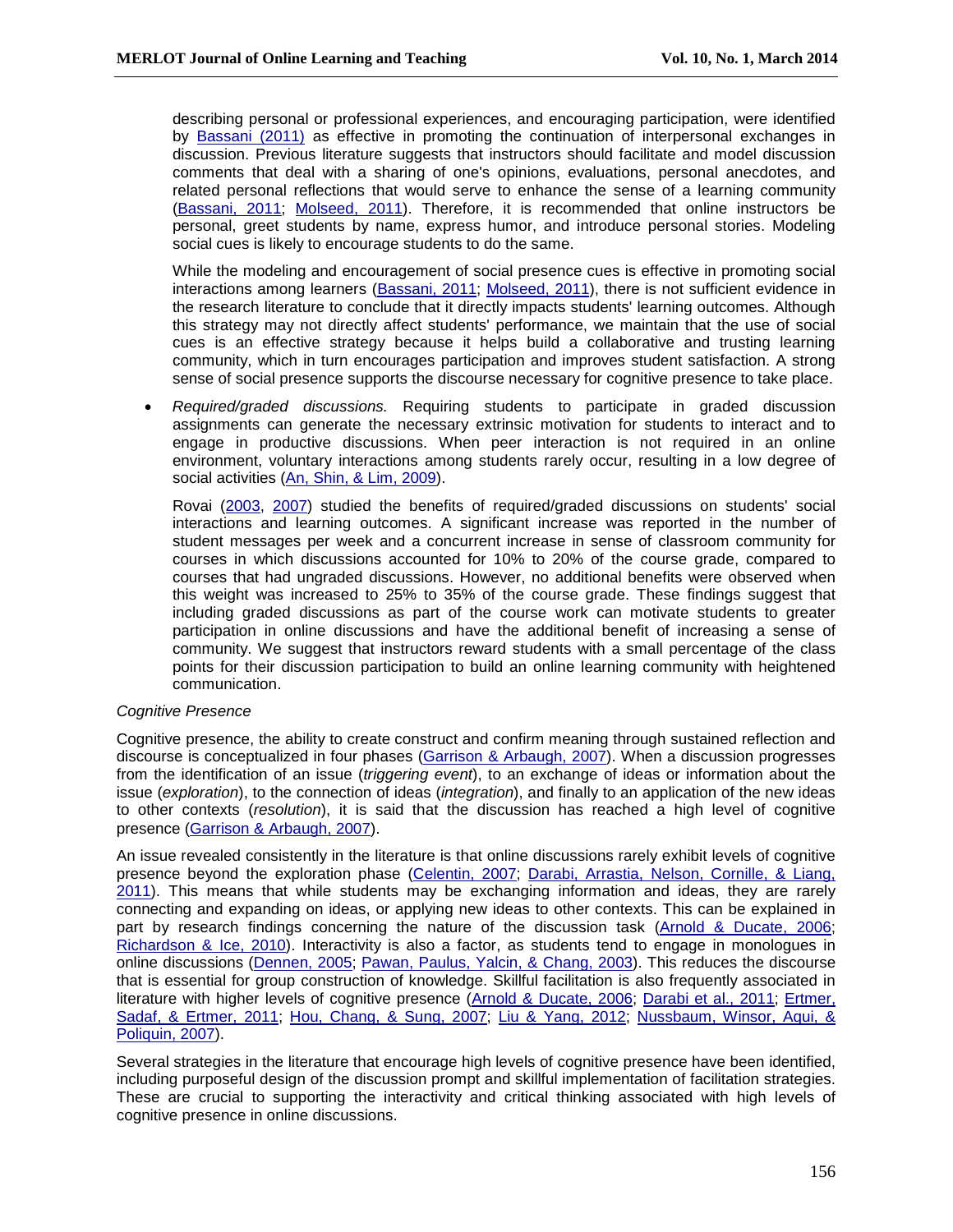- *Discussion prompts.* The selection of a discussion prompt is very important, as it structures and directs the activity of the learners. Discussion prompts that inherently guide students to progress through the phases of cognitive presence were more successful in eliciting integration and resolution. Problem-based, project-based, and debate prompts emerge as strategies that promoted higher levels of integration and resolution when compared to traditional question-andanswer structure [\(Arnold & Ducate, 2006;](http://llt.msu.edu/vol10num1/arnoldducate/default.html) [Darabi et al., 2011;](http://dx.doi.org/10.1111/j.1365-2729.2010.00392.x) [Koh, Herring, & Hew, 2010\)](http://dx.doi.org/10.1016/j.iheduc.2010.09.003). The three strategies are explored in more detail below.
	- *Problem-based prompts.* Problem-based prompts typically focus on a problem that is related to the content area and ask students to discuss and work together to formulate solutions. For example, the prompt in [Darabi et al.'s \(2011\)](http://dx.doi.org/10.1111/j.1365-2729.2010.00392.x) study involved students taking on the role of a school district committee and choosing a consensus-based intervention for a given social problem. This task required students to compare advantages and disadvantages of alternative solutions. While the problem is typically created by the instructor, students may create both the problems and the solutions. [Arnold and Ducate \(2006\)](http://llt.msu.edu/vol10num1/arnoldducate/default.html) found that the discussion, which asked students to identify problems and generate solutions ("what are potential problems that teachers might encounter when they teach culture?"), exhibited the most resolution. These tasks require that students rely on course content and work together in order to solve the problem. We recommend that if working in several groups, it would be optimal for students to share multiple solutions to the same problem. Another idea is to use a simple protocol (described later in this section) and have certain students identify problems, and others generate solutions; then switch those roles.

While problem-based prompts report resolution, some noted that the frequency was still lower than expected [\(Arnold & Ducate, 2006;](http://llt.msu.edu/vol10num1/arnoldducate/default.html) [Darabi et al., 2011\)](http://dx.doi.org/10.1111/j.1365-2729.2010.00392.x). This is a common finding in discussion research. These researchers explain that high levels of exploration and integration are necessary in order to achieve resolution. We stress that all phases of cognitive presence are important; exploration is a critical phase, which enables the higher levels to exist, as long as they are later prompted to integrate and apply these ideas in the course context.

It is not only the nature of the prompt, but the conditions in which the prompt exists, that determine overall effectiveness. Facilitation consistently emerges as an influential theme [\(Arnold & Ducate, 2006;](http://llt.msu.edu/vol10num1/arnoldducate/default.html) [Darabi et al, 2011;](http://dx.doi.org/10.1111/j.1365-2729.2010.00392.x) [Kamin, O'Sullivan, Deterding, Younger, &](http://dx.doi.org/10.1080/01421590600628241)  [Wade, 2006\)](http://dx.doi.org/10.1080/01421590600628241). For example, Darabi et al. studied the effect of different conditions on the same problem-based task and found that the condition that simply posted questions for students with the intention of guiding group consensus exhibited no resolution, while the condition that was scaffolded by peer facilitators resulted in the most. Facilitation also emerged as a factor for Arnold and Ducate, who claim that more active teacher involvement as the problem-based discussion progressed may have elicited more frequent and collaborative resolution.

o *Project-based prompts.* Similar to problem-based learning, project-based learning has students develop solutions to problems. However, students create concrete products or artifacts that engage them in solving the problem. One example of project-based learning that has been studied is a project where students individually developed an e-learning solution for a particular target audience [\(Koh et al., 2010\)](http://dx.doi.org/10.1016/j.iheduc.2010.09.003). In this study, researchers found that students exhibited higher levels of knowledge construction when involved in projectbased activities compared to non-project based activities. Although levels of knowledge integration were high, students did not achieve the highest level of resolution, as anticipated. The researchers speculated that more instructor facilitation was needed to get students to move toward resolution. Based on their research, several guidelines were established for creating effective project-based learning environments, such as a) using complex design problems that prompt iterative cycles of refinement, b) creating project milestones that guide students through the cognitive stages, c) prompting students to reflect on their learning at each stage, and d) providing increased facilitation towards the later stages of project development to advance students to resolution [\(Koh et al., 2010\)](http://dx.doi.org/10.1016/j.iheduc.2010.09.003). We also add that careful assessment guidelines should be set, such as a rubric.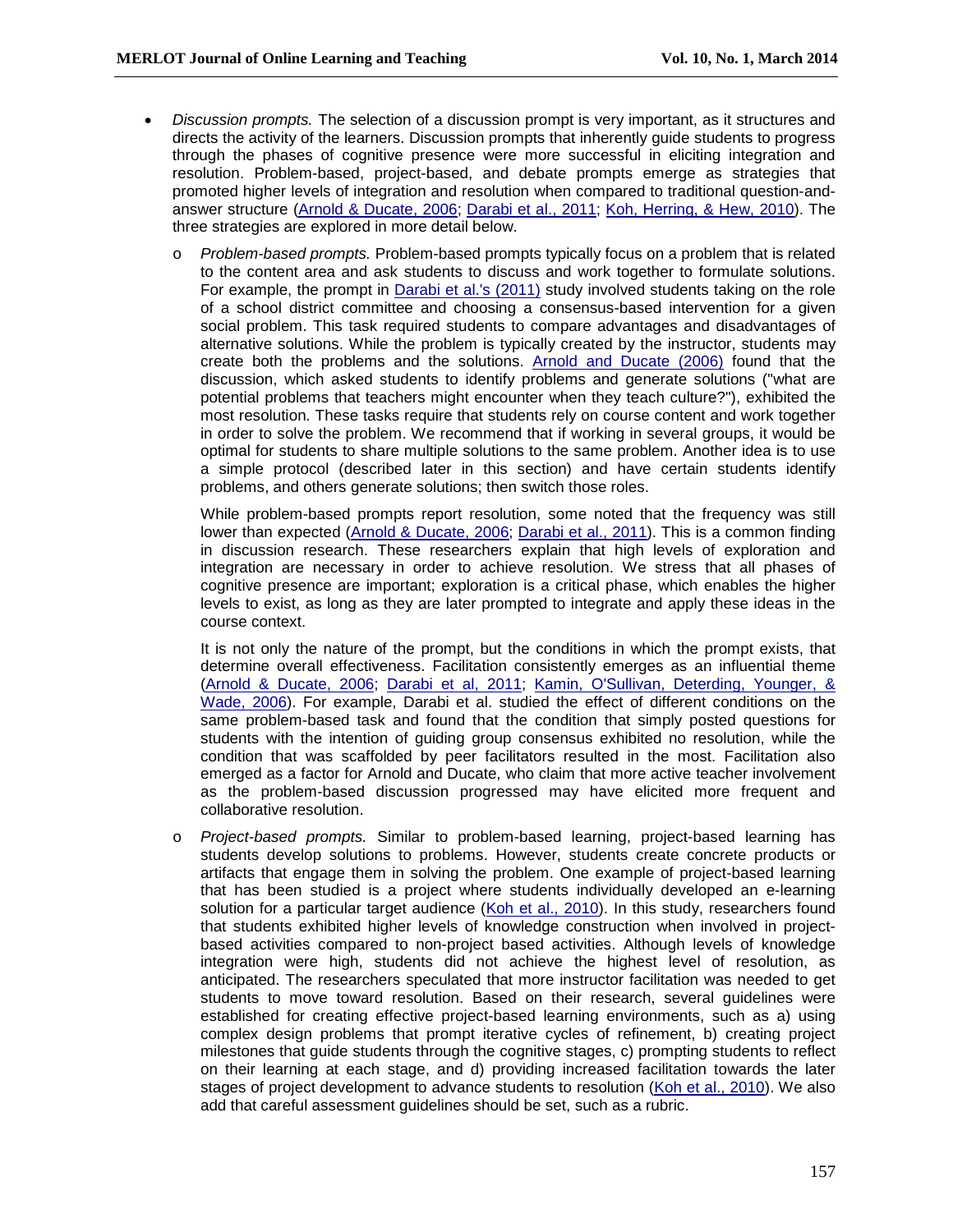o *Debate prompts.* Debate is a widely researched strategy in the literature that frequently exhibits higher levels of cognitive presence (see [Darabi et al., 2011;](http://dx.doi.org/10.1111/j.1365-2729.2010.00392.x) [Kanuka, Rourke, &](http://dx.doi.org/10.1111/j.1467-8535.2006.00620.x)  [Laflamme, 2007;](http://dx.doi.org/10.1111/j.1467-8535.2006.00620.x) [Nussbaum et al., 2007\)](http://dx.doi.org/10.1007/s11412-007-9025-1). In a typical discussion debate, students argue for or against a position, with the intention of persuading others to assume the same position. For example, Darabi et al. studied the impact of a problem-based task in the structure of a debate, with students arguing for or against a particular solution. They found that this strategy generated high levels of resolution, exploration, and integration. Kanuka et al. also found that the debate strategy resulted in a higher proportion and number of messages reflective of the highest levels of cognitive presence when compared to other strategies. Nussbaum et al. asked students to form arguments both for and against the practice of grading activities, such as participation, effort, or completion of homework. They discovered that students developed more sophisticated arguments that reflected both sides of the issue, which fostered opinion change.

The effectiveness of debate in achieving critical thinking is explained in a few ways. First, students must take a clear position and are aware of the clear responsibility to debate the position [\(Darabi et al., 2011;](http://dx.doi.org/10.1111/j.1365-2729.2010.00392.x) [Kanuka et al., 2007\)](http://dx.doi.org/10.1111/j.1467-8535.2006.00620.x). Second, the structure of the debate is complementary to the progression of the cognitive presence phases, requiring that students go beyond exploration. They must challenge, form arguments, advance arguments, and work through conflicts in concepts and assumptions. Engaging in a debate requires students to examine, compare, and contrast other solutions, exposing the advantages and disadvantages of the positions. Finally, since the purpose is to persuade others, debates rely on interaction in order to work.

It may take additional support and resources in order for a debate to be effective. Nussbaum [et al. \(2007\)](http://dx.doi.org/10.1007/s11412-007-9025-1) cautions that students are sometimes reluctant to disagree in online discussions. They suggest that the instructor emphasize norms where respectful disagreement is valued, along with adding questions to provide students with additional guidance in how to evaluate and integrate opposing sides. Finally, they note that the instructor reinforce the debate prompts by pointing out when students ignore arguments or counterarguments in their final arguments.

- *Facilitation techniques.* As noted above, facilitation is often found to be effective to achieve higher levels of cognitive presence [\(Arnold & Ducate, 2006;](http://llt.msu.edu/vol10num1/arnoldducate/default.html) [Darabi et al., 2011;](http://dx.doi.org/10.1111/j.1365-2729.2010.00392.x) Ertmer et al., [2011;](http://dx.doi.org/10.1007/s12528-011-9047-6) [Hou et al., 2007;](http://dx.doi.org/10.1080/10494820701206974) [Liu & Yang, 2012;](http://dx.doi.org/10.1016/j.compedu.2012.01.018) [Nussbaum et al.,](http://dx.doi.org/10.1007/s11412-007-9025-1) 2007). It has also been found that more interactivity is generated with the explicit guidance of a facilitator [\(Pawan et al., 2003\)](http://llt.msu.edu/vol7num3/pawan/default.html). We argue it is not the mere presence of a facilitator that is effective, but rather the techniques employed. Questioning and assuming a challenging stance were both identified as effective facilitation strategies.
	- o *Questioning.* Questioning is often considered a best facilitation practice in the literature. [Darabi et al. \(2011\)](http://dx.doi.org/10.1111/j.1365-2729.2010.00392.x) found that the condition in which facilitators asked questions in relation to students' proposed solutions to a given problem generated all phases of cognitive presence and the most resolution when compared to other strategies. They explained that this technique is effective because the questions can guide students through the cognitive presence phases. In this case, the facilitators asked details about the proposed solutions to the problem, prompting students to think more. In addition, the questions were specific to the unique responses from the students. Socratic questioning is a disciplined type of questioning studied in the literature that is intended to explore complex ideas in a logical way. It typically focuses on prompting students to clarify thinking, challenging assumptions, asking for evidence toward an argument and alternative viewpoints, and considering the consequences of actions. A study by [Yang, Newby, and Bill \(2005\)](http://dx.doi.org/10.1207/s15389286ajde1903_4) showed that students that received Socratic questioning exhibited an improvement in critical thinking and continued to showcase these skills even after the questioning ended. In any questioning technique, it is recommended that the technique should be clearly articulated to students in order to prevent any feelings of interrogation.

Certain logistical issues must be taken into account when selecting a facilitation strategy. For instance, [Darabi et al. \(2011\)](http://dx.doi.org/10.1111/j.1365-2729.2010.00392.x) notes that questioning is difficult in large classes because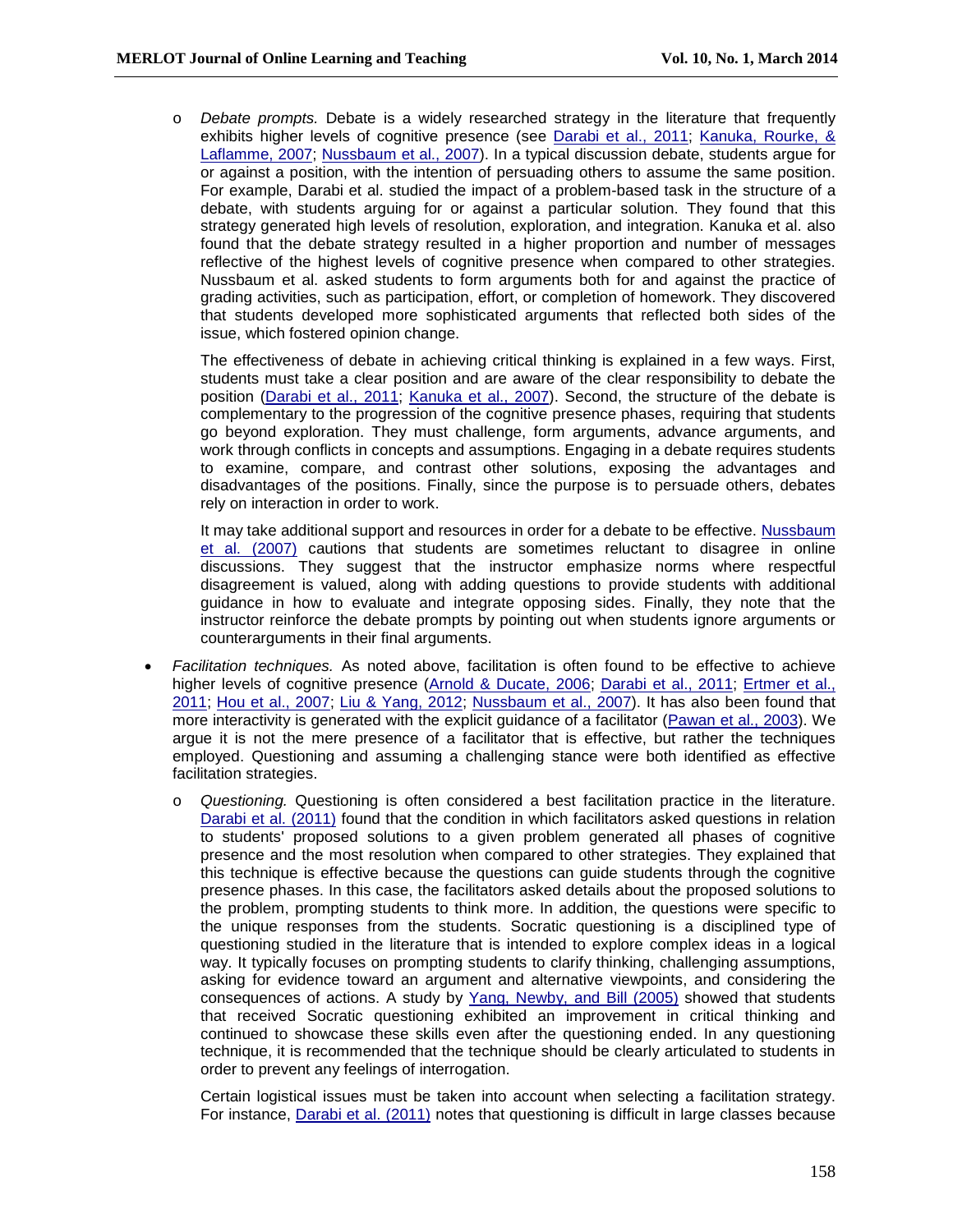it takes a lot of time to read and facilitate posts. In these cases, we recommend selecting prompts that are structured in a way that implicitly fosters facilitation.

o *Challenging stance.* A similar approach to questioning is for the instructor to take on a challenging stance in the discussion to further probe student thinking. For example, instructors may challenge students to defend their position, play "devil's advocate" by providing opposing evidence, highlighting different student opinions, or prompting students to consider alternate viewpoints [\(Gerber, Scott, Clements, & Sarama, 2005\)](http://dx.doi.org/10.1007/BF02504864). Gerber et al. found that when the instructor assumed a challenging stance, students posted a greater number of posts that referenced readings and theory, regardless of the topic level. They also found that a challenging stance prompted students to have more reasoned posts, but only for lower order prompts. The researchers hypothesized that the challenging stance that the instructor took within the higher order forums were more abstract and global in nature, potentially causing students to avoid taking a specific stance. However, given the small sample size and limited data collected, more research is needed to validate this speculation. Another drawback to this approach is that the discussions tend to be more teacher-centered with students responding much more to the instructor than to one another [\(Gerber et al.,](http://dx.doi.org/10.1007/BF02504864)  [2005\)](http://dx.doi.org/10.1007/BF02504864). Thus, our recommendation when using a challenging stance is to use it in moderation and to provide concrete feedback that relates to the students' perspectives. We also recommend that the discussion prompt be more practical in nature, in order to encourage students to produce posts that are more reasoned.

# *Teaching Presence*

Issues surrounding teaching presence in the literature often center around the problems of instructors having limited time and feeling overwhelmed by the effort required to fully facilitate online discussions [\(Rourke & Anderson, 2002\)](http://jime.open.ac.uk/article/2002-1/79). With 24/7 communications and a myriad of technical issues, teaching workload can become extremely overwhelming in an online environment [\(Henry & Meadows, 2008\)](http://www.cjlt.ca/index.php/cjlt/article/view/179/177). It takes considerable time to provide individualized feedback to students and actively participate in discussions. Instructors also wrestle with how much to participate in online discussions. If instructors never post or minimally post (e.g., once every 10 postings), students think that the instructor is not present; whereas, if the instructor responds to every post, the discussion becomes too teacher-centered (An et al., 2009; [Arend, 2009;](http://www.thejeo.com/Archives/Volume6Number1/Arendpaper.pdf) [Dennen, 2005\)](http://dx.doi.org/10.1080/01587910500081376). Finally, online teachers struggle with ways to communicate feedback to students without their meaning being misinterpreted [\(Ice, Curtis, Phillips, &](http://www.sloanconsortium.org/sites/default/files/v11n2_ice_0.pdf)  [Wells, 2007\)](http://www.sloanconsortium.org/sites/default/files/v11n2_ice_0.pdf).

Research has shown that the backbone of the community is teaching presence, as it sets the social climate and supports critical thinking [\(Garrison & Arbaugh, 2007\)](http://dx.doi.org/10.1016/j.iheduc.2007.04.001). Thus, the strategies that were found to enhance teaching presence were also found to improve the other presences. Therefore, these strategies will be discussed in the next section on multiple presences.

# *Multiple Presences*

Strategies were identified that positively enhanced the community at large by impacting social, cognitive, and teaching presences. These include providing prompt but modest feedback, peer facilitation, protocols, and audio feedback.

• *Prompt, but modest instructor feedback.* It is tempting to think that an effective facilitator should be very active in the discussion (i.e., posting frequently to each student in order to keep the discussion interactive and progressing); however, the literature suggests a different approach (An et al., 2009; [Arend, 2009;](http://www.thejeo.com/Archives/Volume6Number1/Arendpaper.pdf) [Dennen, 2005\)](http://dx.doi.org/10.1080/01587910500081376). Providing modest but prompt instructor feedback is one of the most effective strategies to support social and cognitive presences. An et al. studied the amount of instructor involvement on social presence in an asynchronous discussion activity. The results indicated that a multitude of instructor intervention did not lead to increased interactions among students. Rather, when the instructor's intervention was minimal, students tended to more freely express their thoughts and opinions, with a large number of cues for social presence. Limited facilitation also has an effect on cognitive presence. Both Dennen and Arend examined instructor approaches across several online courses and found limited instructor facilitation to be the most effective. For example, Arend found that online courses that exhibited the greatest levels of critical thinking had instructors that posted less often but in more meaningful ways, which encouraged students to reexamine their own perspectives.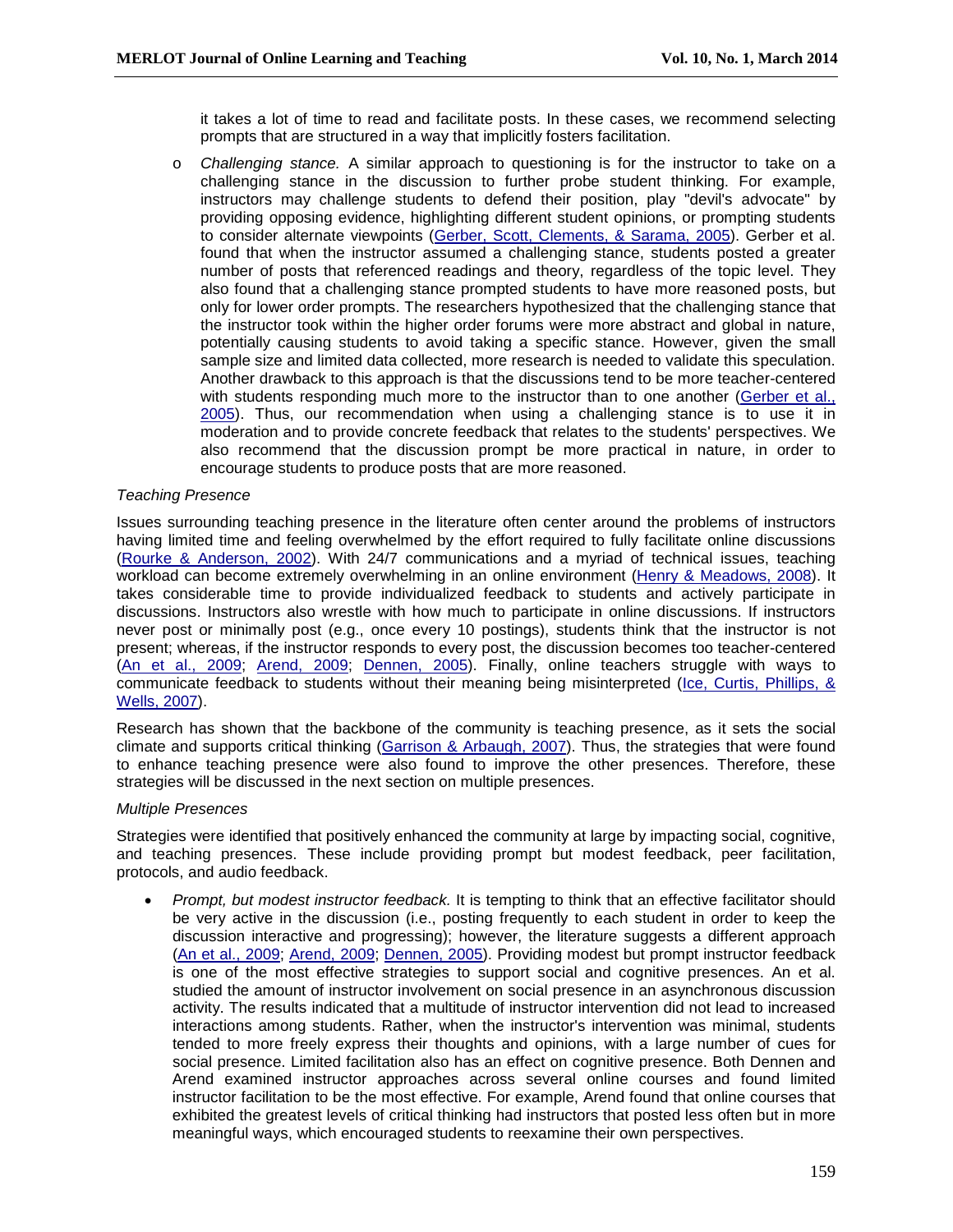The challenges to this approach are that students sometimes perceive the instructor as being less involved and desire that the discussions be more of an instructor-led space [\(Arend, 2009\)](http://www.thejeo.com/Archives/Volume6Number1/Arendpaper.pdf). Along the same line, An et al. (2009) found that students in the group with less instructor intervention gave slightly lower course satisfaction ratings. However, given the decreased instructor workload, the positives seem to outweigh the negatives of this approach. Moreover, there are other ways for the instructor to let students know they are paying attention, such as by monitoring discussions to keep them on topic, preventing them from being dominated by only a few individuals, and quickly dealing with inappropriate comments [\(Arend, 2009\)](http://www.thejeo.com/Archives/Volume6Number1/Arendpaper.pdf).

• *Peer facilitation.* A strategy noted as effective in supporting an online community in the literature was to assign a peer facilitator. Concerning social presence, students may be more comfortable to participate in the discussion when it is led by an equal member of the class, rather than the instructor who is perceived as the authority [\(Lim, Cheung, & Hew, 2011\)](http://www.hkta1934.org.hk/NewHorizon/abstract/2011May/5.pdf). Interestingly, certain techniques are perceived differently when implemented by a peer. [Mazzolini and Maddison](http://dx.doi.org/10.1016/j.compedu.2005.06.011)  [\(2007\)](http://dx.doi.org/10.1016/j.compedu.2005.06.011) found that instructor questioning may have prompted students to view the questions as a form of assessment, rather than a tool to drive the discussion, as they do with peer questioning. Other studies noted that peer facilitation increases the activity of the discussion. For instance, [Hew and Cheung \(2011\)](http://dx.doi.org/10.1007/s11251-010-9129-2) found that the higher level knowledge construction occurred when peers provided comments, showed appreciation and encouragement, and summarized the discussions. [Rourke and Anderson \(2002\)](http://jime.open.ac.uk/article/2002-1/79) found that when peers facilitated in teams, they posted many more messages than an instructor, but the increase in these posts did not diminish student interaction. On the contrary, it encouraged more questions, supporting cognitive presence. Having peers facilitate frees up the instructor to focus on the teaching presence tasks that peers cannot fill; namely, the expertise and direct instruction aspects [\(Rourke & Anderson,](http://jime.open.ac.uk/article/2002-1/79)  [2002;](http://jime.open.ac.uk/article/2002-1/79) [Zydney et al., 2012\)](http://dx.doi.org/10.1016/j.compedu.2011.07.009). For this reason, a combination of peer and instructor facilitation, using complementary techniques, emerges as an effective strategy to support discussions.

While encouraging interaction, peer-led discussions are sometimes perceived as less challenging in comparison to the instructor [\(Luebeck & Bice, 2005;](http://www.jofde.ca/index.php/jde/article/download/81/69) [Rourke & Anderson, 2002\)](http://jime.open.ac.uk/article/2002-1/79). We recommend that instructors model the discussion at least twice for peers, so they have a clear idea of the techniques used. Assigning peer facilitators specific roles may also be an effective way to facilitate discussions. For instance, the "starter/wrapper" technique in which one peer starts the discussion and another peer concludes the discussion by summarizing was noted as effective in eliciting integration when compared to other free-form forums (Pawan et al., [2003\)](http://llt.msu.edu/vol7num3/pawan/default.html).

• *Protocol prompts.* Protocols are a structured method of having discussions by establishing a well-defined goal, clear roles, set rules for interactions, and specific deadlines for posting. The goal of these structured conversations is to enhance problem solving, encourage different perspectives, and build shared knowledge (McDonald, Zydney, Dichter, & McDonald, 2012). One example of a protocol is called Save the Last Word for Me, in which half the students find a quote from a complex reading, which requires further interpretation from the class. Then, everyone provides their interpretation of at least two quotes posted. At the end of the week, the initial posters of the quote explain what they learned from the discussion. Then, the roles reverse for the next reading. (For other examples of online protocols, see McDonald et al., 2012).

[Zydney et al. \(2012\)](http://dx.doi.org/10.1016/j.compedu.2011.07.009) tested the Save the Last Word for Me protocol compared to a free-form discussion and found that the protocol-based discussion more evenly distributed the three presences exhibited by students. While the amount of social presence was not significantly different between the two discussions, the protocol promoted more shared group cognition, rather than individual monologues. It also significantly increased students' opportunity to participate in the instructional design of the course, making teaching presence a shared responsibility between teachers and students and fostering a more student-centered discussion. This reduced the burden on the instructor of doing all the facilitation and enabled the instructor more time to diagnose misconceptions and inject knowledge when necessary  $(Zy$ dney et al., [2012\)](http://dx.doi.org/10.1016/j.compedu.2011.07.009).

One downside that we have found is that some students (particularly undergraduate students) may not follow the precise directions associated with these protocols. Based on these findings,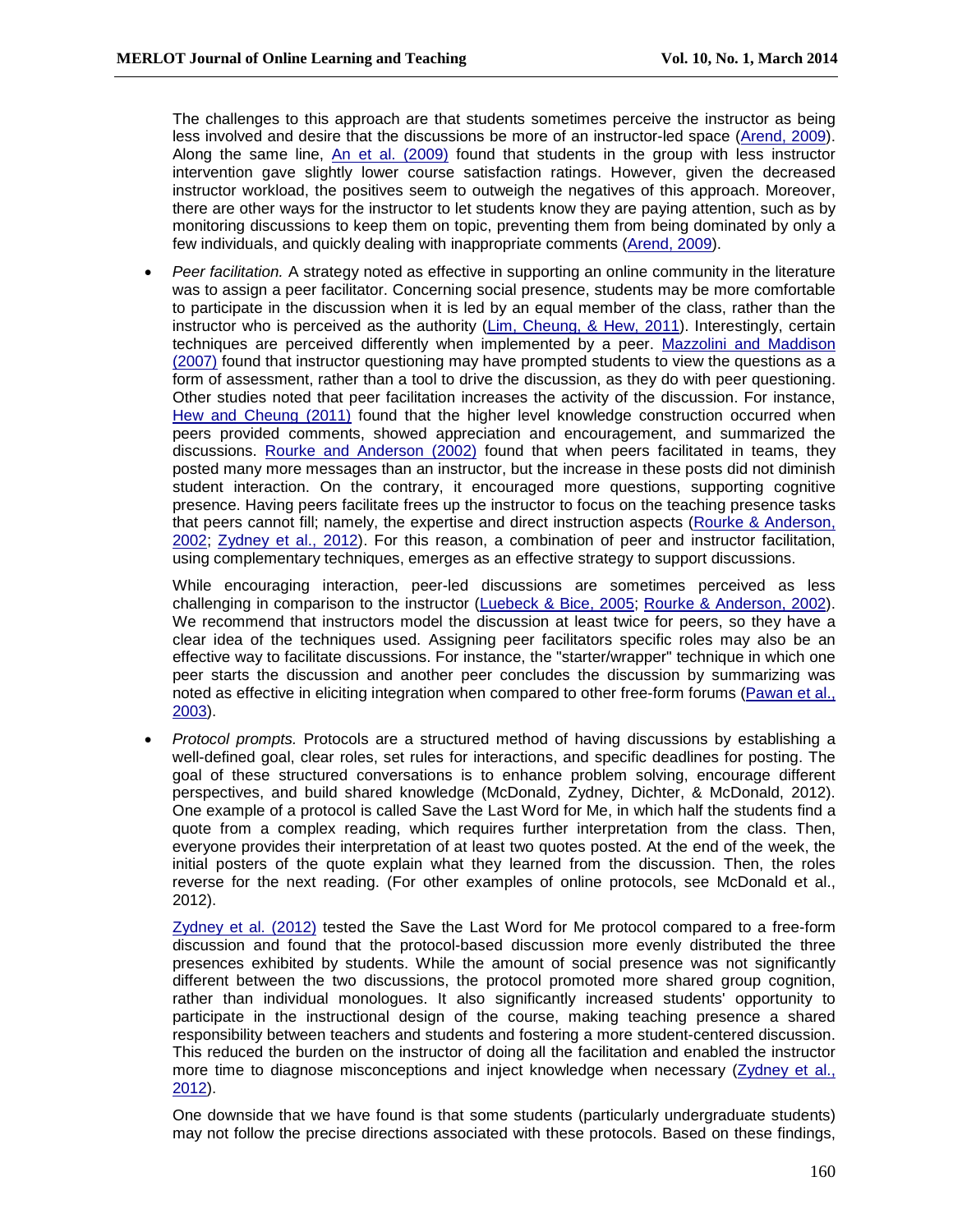we would recommend that protocol directions either be chunked into smaller pieces, providing shorter directions at a given time, or that instructors carefully monitor the discussions to ensure that students are following directions.

• *Audio feedback.* A successful strategy for addressing multiple presences is the use of audio to provide feedback. One method that was done in a study by [Ice et al. \(2007\)](http://www.sloanconsortium.org/sites/default/files/v11n2_ice_0.pdf) was to create audio files using [Audacity](http://audacity.sourceforge.net/%E2%80%8E) freeware and then add these as attachments to the discussion board or emails. More recent methods include uploading directly through certain learning management systems or through the use of social media tools, such as [VoiceThread,](http://www.voicethread.com/) which enables participants to leave a voice comment through their computer microphone or calling in via telephone.

[Ice et al. \(2007\)](http://www.sloanconsortium.org/sites/default/files/v11n2_ice_0.pdf) found that audio feedback was more effective than text-based feedback in several ways. Audio feedback helped convey the instructor's true meaning by enabling students to hear the tone of the messages, enhancing the teaching presence indicators of facilitation of discourse and direct instruction. A side benefit of this approach is that it took less time for instructors to create the audio feedback than the text-based feedback, and as a result, tended to give students more feedback [\(Ice et al., 2007\)](http://www.sloanconsortium.org/sites/default/files/v11n2_ice_0.pdf). In addition to improving teaching presence, the audio feedback also enhanced social presence by helping students feel more involved and connected. It also gave students the perception that the instructor cared. Finally, audio feedback improved cognitive presence by increasing student retention of content.

The use of video can have similar positive effects in enhancing community. For example, in our own courses, student evaluations have indicated that they appreciate the use of videos in making the course feel more personable. One downside of this approach is that some students reported having more technical difficulties [\(Ice et al., 2007\)](http://www.sloanconsortium.org/sites/default/files/v11n2_ice_0.pdf). Overall, the benefits of using audio feedback seem to far outweigh the costs of the additional technical issues. Based on these initial findings, we would recommend the use of both audio and video to provide feedback to students either individually or at the end of the discussion to synthesize main ideas or provide general feedback to the class as a whole.

# **Conclusion**

This position paper is unique in that it identifies strategies and conceptualizes them into the valid and frequently employed CoI framework. Applying the CoI framework to the design and facilitation of online discussions can guide teachers to create effective, engaging, and meaningful activities. The research focused on the effectiveness of specific strategies that appear to confirm the framework's conception of the three presences as interrelated. It was found that teaching presence set the social climate and supported critical thinking, serving as the foundation for a quality online discussion. Therefore, selecting strategies with this in mind is recommended. Certain strategies, such as protocols, peer facilitation, modest instructor facilitation, and audio feedback, were shown to influence multiple presences. For instance, allowing peers to facilitate not only enhances social presence, but also the cognitive and teaching presences of students – all while decreasing the pressure on the teacher. This position paper clearly illuminates the need to conceptualize online discussions as a multi-faceted, interactive, evolving activity.

Based on the review, the following strategies are proposed to guide teachers as they design and facilitate online discussions in order to build and support an online community:

- *Model social presence*. To increase social presence, the instructor can model social cues, such as being more personal or maintaining social norms, that can encourage students to follow suit [\(Bassani, 2011;](http://dx.doi.org/10.1016/j.compedu.2010.11.009) [Molseed, 2011\)](http://dx.doi.org/10.1080/08923647.2011.618401). Increasing social presence may help support an atmosphere that encourages increased cognitive presence.
- *Select a discussion prompt that encourages structured interaction and critical thinking, while also supporting the specific learning objectives*. Problem-based, project-based, debate, and protocol prompts have been found to be effective in this regard [\(Arnold & Ducate, 2006;](http://llt.msu.edu/vol10num1/arnoldducate/default.html) Koh et [al., 2010;](http://dx.doi.org/10.1016/j.iheduc.2010.09.003) [Zydney et al., 2012\)](http://dx.doi.org/10.1016/j.compedu.2011.07.009). As previously stated, we stress that all phases of cognitive presence are important as long as students are prompted to ask questions, explore, integrate, and apply ideas within the course context.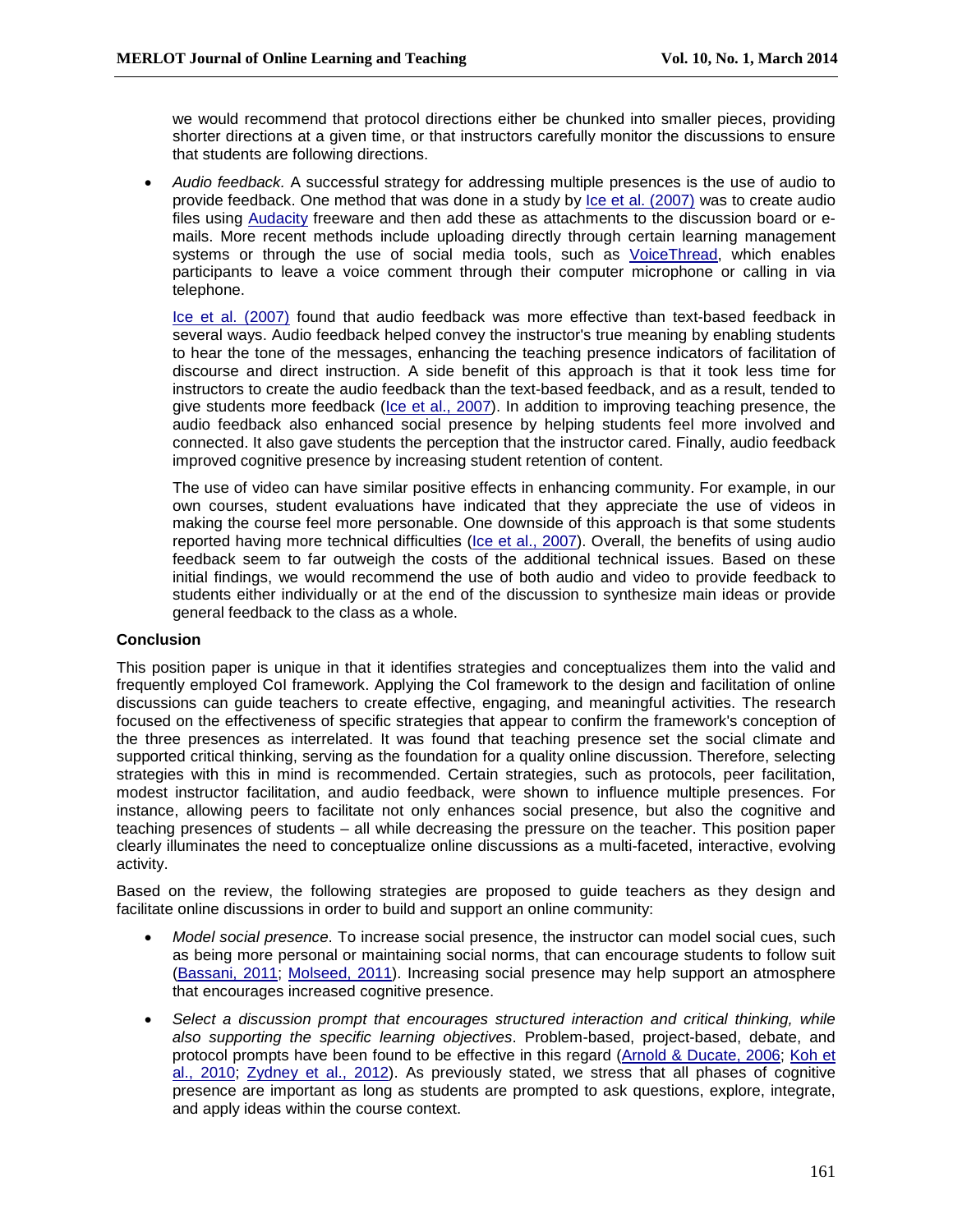- *Provide prompt but modest feedback*. Expert facilitation is often necessary to elicit higher levels of cognitive presence. Exhibiting instructor presence in the online discussion is important, but modest feedback encourages students to take ownership of the discussion, which results in more student-to-student social interactions (An et al., 2009).
- *Facilitate purposefully*. Specific techniques, such as questioning and assuming a challenging stance, were found to stimulate critical thinking [\(Pawan et al., 2003;](http://llt.msu.edu/vol7num3/pawan/default.html) [Yang et al., 2005\)](http://dx.doi.org/10.1207/s15389286ajde1903_4). Just as with the design of a prompt, we suggest to base the facilitation technique on the overall purpose of the discussion. Using a variety of techniques to support the overall purpose may be beneficial and reach more students.
- *Provide feedback through multimedia*. Traditional text feedback in online discussions is effective, but richer forms of media, such as audio and video, enhance multiple presences [\(Ice](http://www.sloanconsortium.org/sites/default/files/v11n2_ice_0.pdf)  [et al., 2007\)](http://www.sloanconsortium.org/sites/default/files/v11n2_ice_0.pdf). We recommend experimenting with multiple kinds of feedback. For instance, if providing feedback that is more critical in nature, video or audio may better capture the nuances of what one is attempting to express.
- *Encourage peers to facilitate*. The act of facilitation does not have to be solely assumed by the instructor. Peer facilitation appears to stimulate discussion among the group, freeing up the instructor to focus on sharing expert knowledge [\(Rourke & Anderson, 2002\)](http://jime.open.ac.uk/article/2002-1/79).

While this position paper provides a solid start for selecting strategies to create an effective CoI through online discussions, it also highlights important areas for further research. First, additional research on online discussions needs to be conducted in fully online undergraduate courses, as most of the studies reviewed took place in graduate courses. Fully online undergraduate programs are increasing in popularity, so this issue is important in supporting the formation of an online community of learners and improving overall retention. Education and technology courses were the most typical settings (which is not unusual, given the subject matter), but other disciplines may report different results. We also suggest that research be more globally focused, as many of the studies found occurred in North America.

Through the review, it was noticed that while practical strategies typically pertained to enhancing cognitive presence, there were few about social presence. While many articles about social presence were initially found, they were eliminated because they did not meet the defined criteria of including a direct measure, such as discussion transcript analysis. Thus, there is a need for researchers to find more direct methods of assessing social presence in addition to self-report measures, such as surveys. Since social presence is clearly related to cognitive presence, it is important to formally study the influence of certain strategies on the amount of social presence perceived by a community (Garrison, [2007\)](http://www.sloanconsortium.org/sites/default/files/v11n1_8garrison.pdf). Likewise, few studies examined how specific strategies enhanced the level of teaching presence in the community; typically, the studies looked at how a particular teaching presence strategy, such as a facilitation technique, enhanced cognitive presence. The most important call for future research is to identify additional strategies that address all three presences simultaneously, and to better understand their influences as the discussion unfolds.

# **References**

- Allen, I. E., & Seaman, J. (2013). *Changing course: Ten years of tracking online education in the United States*. Babson Park, MA: Babson Survey Research Group and Quahog Research Group. Retrieved from<http://www.onlinelearningsurvey.com/reports/changingcourse.pdf>
- An, H., Shin, S., & Lim, K. (2009). The effects of different instructor facilitation approaches on students' interactions during asynchronous online discussions. *Computers & Education, 53*(3), 749-760. [doi:10.1016/j.compedu.2009.04.015](http://dx.doi.org/10.1016/j.compedu.2009.04.015)
- Anderson, T., Rourke, L., Garrison, D. R., & Archer, W. (2001). Assessing teaching presence in a computer conference environment. *Journal of Asynchronous Learning Networks, 5*(2), 1-17. Retrieved from [http://www.sloanconsortium.org/sites/default/files/v5n2\\_anderson\\_1.pdf](http://www.sloanconsortium.org/sites/default/files/v5n2_anderson_1.pdf)
- Andresen, M. A. (2009). Asynchronous online discussions: Success factors, outcomes, assessments, and limitations. *Educational Technology & Society, 12*(1), 249-257. Retrieved from [http://www.ifets.info/journals/12\\_1/19.pdf](http://www.ifets.info/journals/12_1/19.pdf)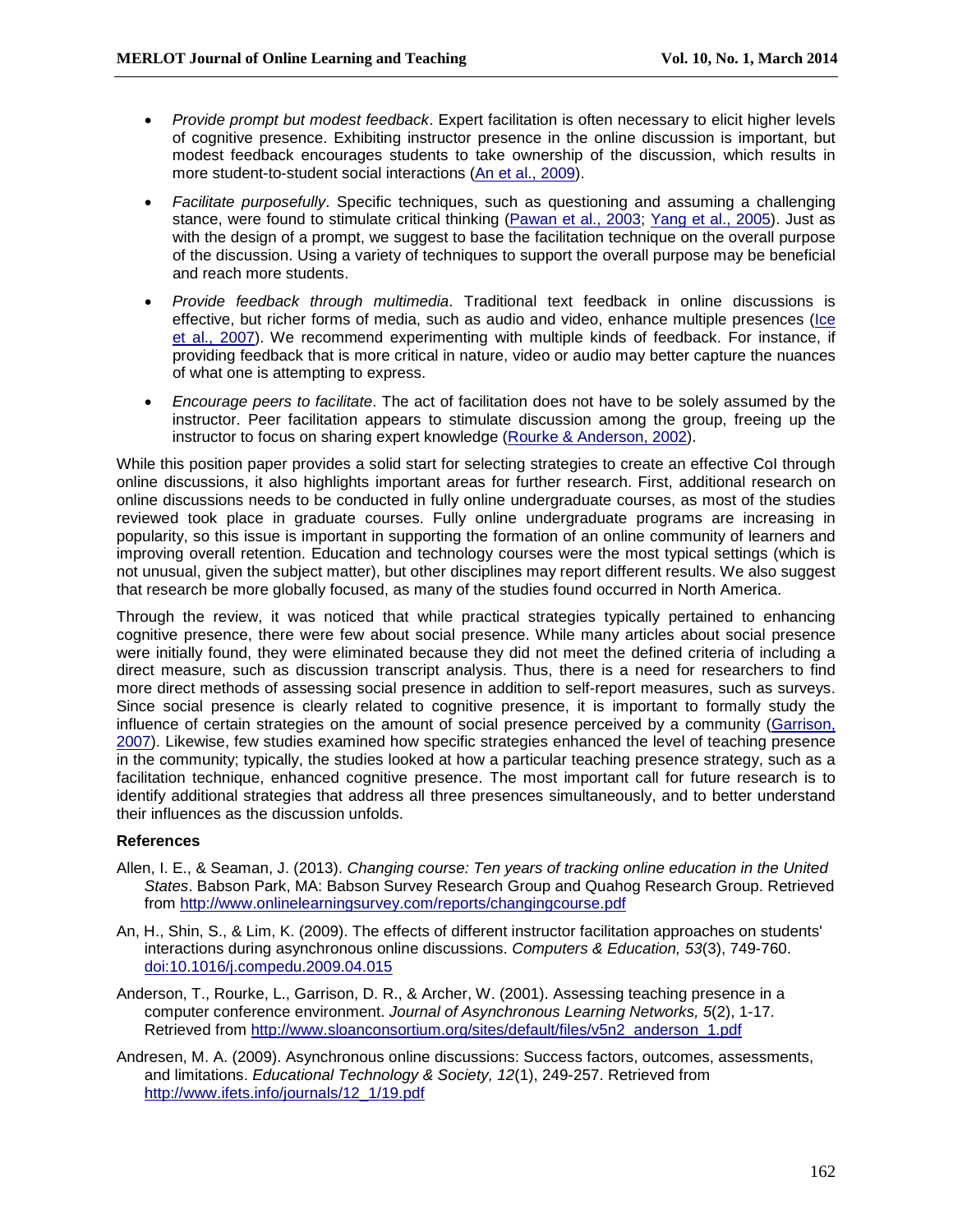- Arbaugh, J. B., & Benbunan-Fich, R. (2006). An investigation of epistemological and social dimensions of teaching in online learning environments. *Academy of Management Learning & Education, 5*(4), 435-447. [doi:10.5465/AMLE.2006.23473204](http://dx.doi.org/10.5465/AMLE.2006.23473204)
- Arend, B. (2009). Encouraging critical thinking in online threaded discussions. *The Journal of Educators Online, 6*(1). Retrieved from<http://www.thejeo.com/Archives/Volume6Number1/Arendpaper.pdf>
- Arnold, N., & Ducate, L. (2006). Future foreign language teachers' social and cognitive collaboration in an online environment. *Language Learning & Technology, 10*(1), 42-66. Retrieved from <http://llt.msu.edu/vol10num1/arnoldducate/default.html>
- Bangert, A. (2008). The influence of social presence and teaching presence on the quality of online critical inquiry. *Journal of Computing in Higher Education, 20*(1), 34-61. [doi:10.1007/BF03033431](http://dx.doi.org/10.1007/BF03033431)
- Bassani, P. B. (2011). Interpersonal exchanges in discussion forums: A study of learning communities in distance learning settings. *Computers & Education, 56*(4), 931-938. [doi:10.1016/j.compedu.2010.11.009](http://dx.doi.org/10.1016/j.compedu.2010.11.009)
- Celentin, P. (2007). Online education: Analysis of interaction and knowledge building patterns among foreign language teachers. *The Journal of Distance Education, 21*(3), 39-58. Retrieved from <http://www.jofde.ca/index.php/jde/article/view/29/35>
- Darabi, A., Arrastia, M. C., Nelson, D. W., Cornille, T., & Liang, X. (2011). Cognitive presence in asynchronous online learning: A comparison of four discussion strategies. *Journal of Computer Assisted Learning, 27*(3), 216-227. [doi:10.1111/j.1365-2729.2010.00392.x](http://dx.doi.org/10.1111/j.1365-2729.2010.00392.x)
- Dennen, V. P. (2005). From message posting to learning dialogues: Factors affecting learner participation in asynchronous discussion. *Distance Education, 26*(1), 127-148. [doi:10.1080/01587910500081376](http://dx.doi.org/10.1080/01587910500081376)
- Ertmer, P. A., Sadaf, A., & Ertmer, D. J. (2011). Student–content interactions in online courses: The role of question prompts in facilitating higher-level engagement with course content. *Journal of Computing in Higher Education, 23*(2-3), 157-186. [doi:10.1007/s12528-011-9047-6](http://dx.doi.org/10.1007/s12528-011-9047-6)
- Garrison, D. R. (2007). Online community of inquiry review: Social, cognitive, and teaching presence issues. *Journal of Asynchronous Learning Networks, 11*(1), 61-72. Retrieved from [http://www.sloanconsortium.org/sites/default/files/v11n1\\_8garrison.pdf](http://www.sloanconsortium.org/sites/default/files/v11n1_8garrison.pdf)
- Garrison, D. R., Anderson, T., & Archer, W. (2000). Critical inquiry in a text-based environment: Computer conferencing in higher education. *The Internet and Higher Education, 2*(2-3), 87-105. [doi:10.1016/S1096-7516\(00\)00016-6](http://dx.doi.org/10.1016/S1096-7516(00)00016-6)
- Garrison, D. R., Anderson, T., & Archer, W. (2010). The first decade of the community of inquiry: A retrospective. *The Internet and Higher Education, 13*(1-2), 5-9. [doi:10.1016/j.iheduc.2009.10.003](http://dx.doi.org/10.1016/j.iheduc.2009.10.003)
- Garrison, D. R., & Arbaugh, J. B. (2007). Researching the community of inquiry framework: Review, issues, and future directions. *The Internet and Higher Education, 10*(3), 157-172. [doi:10.1016/j.iheduc.2007.04.001](http://dx.doi.org/10.1016/j.iheduc.2007.04.001)
- Gerber, S., Scott, L., Clements, D. H., & Sarama, J. (2005). Instructor influence on reasoned argument in discussion boards. *Educational Technology Research & Development, 53*(2), 25-39. [doi:10.1007/BF02504864](http://dx.doi.org/10.1007/BF02504864)
- Henry, J., & Meadows, J. (2008). An absolutely riveting online course: Nine principles for excellence in web-based teaching. *Canadian Journal of Learning and Technology, 34*(1). Retrieved from <http://www.cjlt.ca/index.php/cjlt/article/view/179/177>
- Hew, K. F., & Cheung, W. S. (2011). Higher-level knowledge construction in asynchronous online discussions: An analysis of group size, duration of online discussion, and student facilitation techniques. *Instructional Science, 39*(3), 303-319. [doi:10.1007/s11251-010-9129-2](http://dx.doi.org/10.1007/s11251-010-9129-2)
- Hou, H.-T., Chang, K.-E., & Sung, Y.-T. (2007). An analysis of peer assessment online discussions within a course that uses project-based learning. *Interactive Learning Environments, 15*(3), 237-251. [doi:10.1080/10494820701206974](http://dx.doi.org/10.1080/10494820701206974)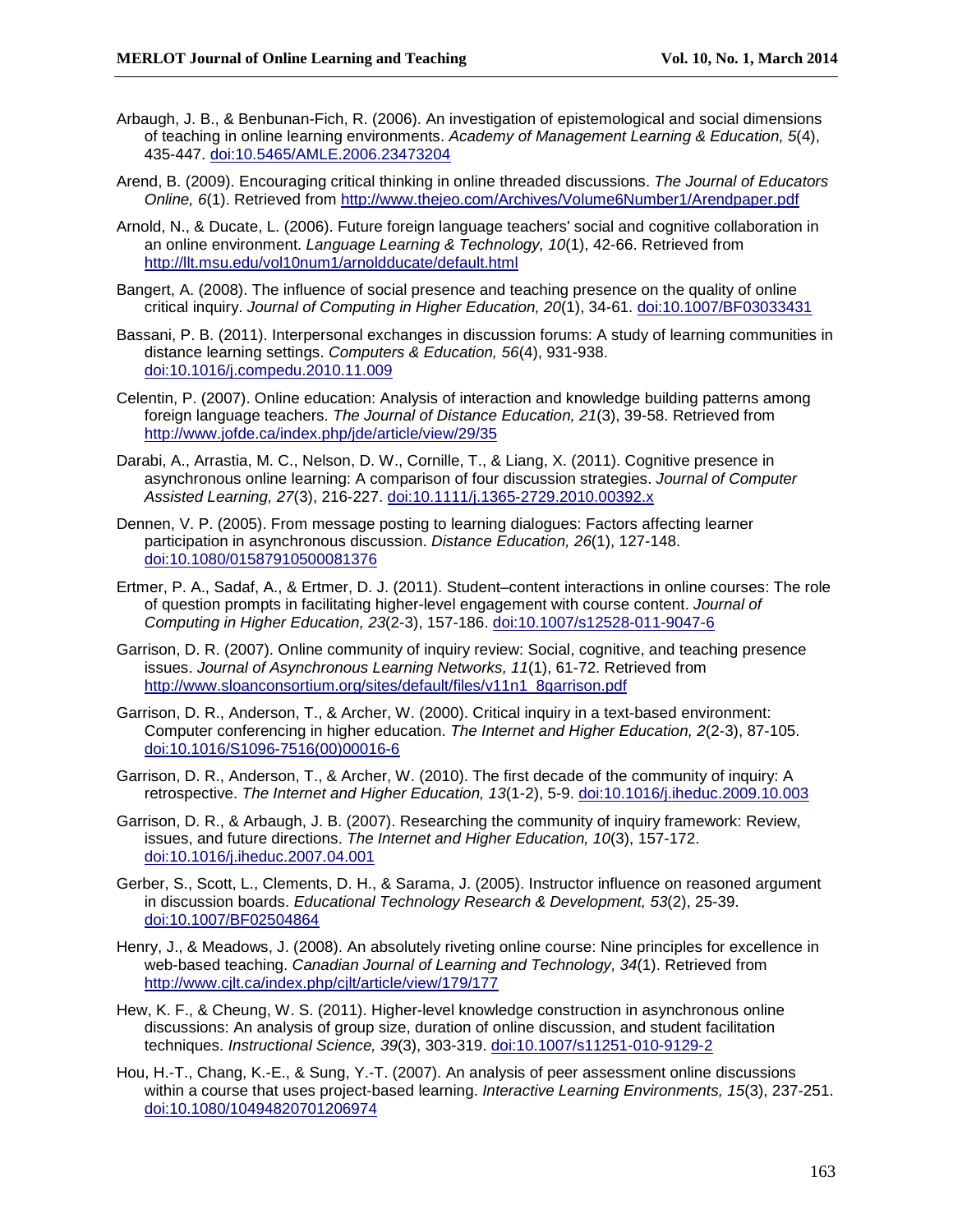- Ice, P., Curtis, R., Phillips, P., & Wells, J. (2007). Using asynchronous audio feedback to enhance teaching presence and students' sense of community. *Journal of Asynchronous Learning Networks, 11*(2), 3-25. Retrieved from [http://www.sloanconsortium.org/sites/default/files/v11n2\\_ice\\_0.pdf](http://www.sloanconsortium.org/sites/default/files/v11n2_ice_0.pdf)
- Kamin, C. S., O'Sullivan, P., Deterding, R. R., Younger, M., & Wade, T. (2006). A case study of teaching presence in virtual problem-based learning groups. *Medical Teacher, 28*(5), 425-428. [doi:10.1080/01421590600628241](http://dx.doi.org/10.1080/01421590600628241)
- Kanuka, H., Rourke, L., & Laflamme, E. (2007). The influence of instructional methods on the quality of online discussion. *British Journal of Educational Technology, 38*(2), 260-271. [doi:10.1111/j.1467-](http://dx.doi.org/10.1111/j.1467-8535.2006.00620.x) [8535.2006.00620.x](http://dx.doi.org/10.1111/j.1467-8535.2006.00620.x)
- Koh, J. H. L., Herring, S. C., & Hew, K. F. (2010). Project-based learning and student knowledge construction during asynchronous online discussion. *The Internet and Higher Education, 13*(4), 284- 291. [doi:10.1016/j.iheduc.2010.09.003](http://dx.doi.org/10.1016/j.iheduc.2010.09.003)
- Lim, S. C. R., Cheung, W. S., & Hew, K. F. (2011). Critical thinking in asynchronous online discussion: An investigation of student facilitation techniques. *New Horizons in Education, 59*(1), 52-65. Retrieved from<http://www.hkta1934.org.hk/NewHorizon/abstract/2011May/5.pdf>
- Liu, C.-J., & Yang, S. C. (2012). Applying the practical inquiry model to investigate the quality of students' online discourse in an information ethics course based on Bloom's teaching goal and Bird's 3C model. *Computers & Education, 59*(2), 466-480. [doi:10.1016/j.compedu.2012.01.018](http://dx.doi.org/10.1016/j.compedu.2012.01.018)
- Luebeck, J. L., & Bice, L.R. (2005). Online discussion as a mechanism of conceptual change among mathematics and science teachers. *The Journal of Distance Education, 20*(2), 21-39. Retrieved from <http://www.jofde.ca/index.php/jde/article/download/81/69>
- Lynch, D. J., Kearsley, G., & Thompson, K. (2011). Faculty use of asynchronous discussions in online learning. *International Journal of Instructional Technology and Distance Learning, 8*(2), 17-24. Retrieved from [http://www.itdl.org/Journal/Feb\\_11/article02.htm](http://www.itdl.org/Journal/Feb_11/article02.htm)
- Mazzolini, M., & Maddison, M. (2007). When to jump in: The role of the instructor in online discussion forums. *Computers & Education, 49*(2), 193-213. [doi:10.1016/j.compedu.2005.06.011](http://dx.doi.org/10.1016/j.compedu.2005.06.011)
- McDonald, J. P., Zydney, J. M., Dichter, A., & McDonald, E. C. (2012). *Going online with protocols: New tools for teaching and learning*. New York, NY: Teachers College Press.
- Molseed, T. (2011). An analysis of peer review response types in threaded discussions of an online graduate class. *American Journal of Distance Education, 25*(4), 254-267. [doi:10.1080/08923647.2011.618401](http://dx.doi.org/10.1080/08923647.2011.618401)
- Moskal, P. D., Dziuban, C., & Hartman, J. (2010). A transforming environment for adults in higher education. In T. Kidd (Ed.), *Online education and adult learning: New frontiers for teaching practices* (pp. 54-68). Hershey, PA: Information Science Reference. [doi:10.4018/978-1-60566-830-7.ch005](http://dx.doi.org/10.4018/978-1-60566-830-7.ch005)
- Nussbaum, E. M., Winsor, D. L., Aqui, Y. M., & Poliquin, A. M. (2007). Putting the pieces together: Online argumentation vee diagrams enhance thinking during discussions. *International Journal of Computer-Supported Collaborative Learning, 2*(4), 479-500. [doi:10.1007/s11412-007-9025-1](http://dx.doi.org/10.1007/s11412-007-9025-1)
- Pawan, F., Paulus, T. M., Yalcin, S., & Chang, C.-F. (2003). Online learning: Patterns of engagement and interaction among in-service teachers. *Language Learning & Technology, 7*(3), 119-140. Retrieved from<http://llt.msu.edu/vol7num3/pawan/default.html>
- Richardson, J. C., & Ice, P. (2010). Investigating students' level of critical thinking across instructional strategies in online discussions. *The Internet and Higher Education, 13*(1-2), 52-59. [doi:10.1016/j.iheduc.2009.10.009](http://dx.doi.org/10.1016/j.iheduc.2009.10.009)
- Rourke, L., & Anderson, T. (2002). Using peer teams to lead online discussions. *Journal of Interactive Media in Education, 2002*(1). Retrieved from<http://jime.open.ac.uk/article/2002-1/79>
- Rovai, A. P. (2003). Strategies for grading online discussions: Effects on discussions and classroom community in Internet-based university courses. *Journal of Computing in Higher Education, 15*(1), 89-107. [doi:10.1007/BF02940854](http://dx.doi.org/10.1007/BF02940854)